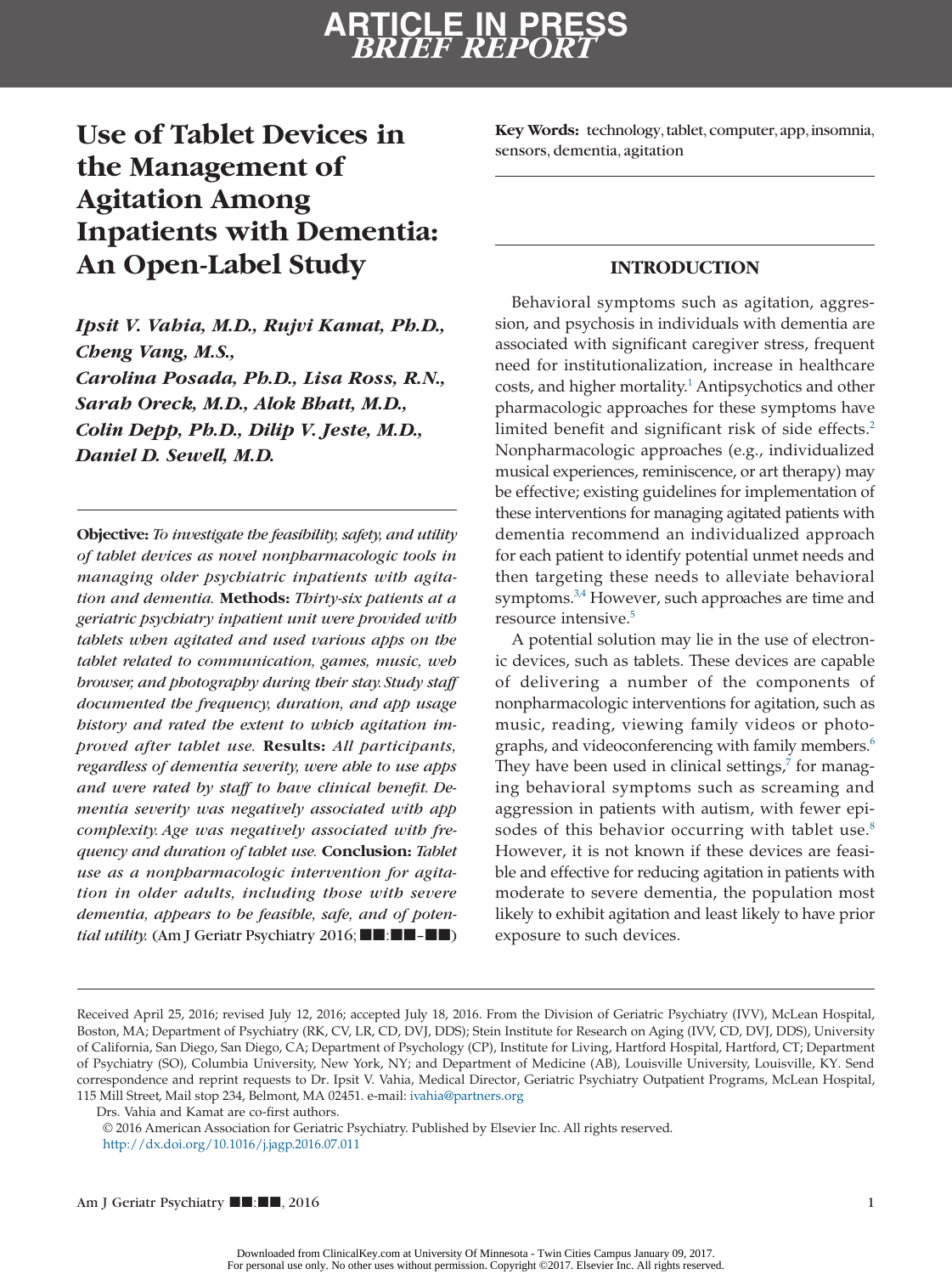# **ARTICLE IN PRESS**

### *Use of Tablets in the Management of Agitation*

Therefore, we conducted an open-label study to investigate if persons with dementia would be able to engage with tablet devices in a safe manner and, if so, to assess whether there is a relationship between severity of dementia and complexity and type of apps used. We hypothesized that individuals with lower levels of cognitive impairment would have greater levels of tablet engagement, use relatively more challenging apps, and experience a greater staff-rated reduction in agitation.

#### **METHODS**

#### **Study Participants**

This longitudinal, open-label study was approved by the University of California (UC), San Diego Human Research Protection Program. We recruited participants from the UC San Diego Senior Behavior Health inpatient unit. For this study, we included only Englishspeaking patients with cognitive impairment (defined as a Montreal Cognitive Assessment [MoCA] score ≤25). We excluded any participants who did not have a legally authorized proxy to provide consent. There were no additional clinical exclusion criteria. We obtained informed consent from 64 potential participants and their legally authorized proxies. Of these, 36 patients used the tablet at least once during their stay on the inpatient unit. The remaining 28 patients did not use the tablet at any point during the inpatient stay, because they did not exhibit any symptoms that triggered tablet use.

Participants were administered the MoCA and classified as mildly impaired (i.e., MoCA score = 18–25;  $N = 13$ ), moderately impaired (i.e., MoCA score = 10–  $17; N = 7$ ), or severely impaired (i.e., MoCA score < 10;  $N = 16$ ). These patients did not differ from the non– tablet users in mean age, gender distribution, or level of education. We did not perform a diagnostic assessment as part of the study protocol.

We documented diagnoses made by inpatient psychiatrists, all of whom were board-certified in geriatric psychiatry, and faculty of the Department of Psychiatry at UC San Diego. Diagnoses were based on *Diagnostic and Statistical Manual of Mental Disorders, Fourth Edition, Text Revision* criteria*.* We noted that most patients were diagnosed with Dementia, Not Otherwise Specified, whereas one patient had a diagnosis of vascular dementia. We also obtained information on participants' general likes and dislikes and prior use of technology from patients and their family members. This information helped us personalize potential apps for each patient.

#### **Personalization of Tablet Applications**

We used two tablets (second-generation iPads, Apple, Cupertino, CA) and installed 70 applications (apps) onto the tablets. All apps were available for free on the online iTunes (Apple, Cupertino, CA) store and were selected based on consensus among study staff and volunteers (a list of the apps used in provided in the Appendix, online). The broad categories of apps were communication, games, music and musical instruments, video entertainment and recording, web browser and news, and picture/photograph-viewing apps. Two study investigators (S.O. and I.V.V.) reviewed all the apps and rated them based on the number and level of cognitive domains involved. Both investigators independently assigned each app a complexity score ranging from 1 (low complexity, e.g., an app [e.g., Amazing Dogs] to view pictures requiring only passive visual attention) to 10 (high complexity, e.g., a puzzle-solving app such as Sudoku involving higher order planning and problem-solving skills). The investigators then compared scores, and discrepancies were resolved by consensus. Internet-based content was accessed through the hospital's protected wireless internet service. No personal data (e.g., login information, passwords) were stored on the devices. We also secured each tablet in a heavy-duty silicon case.

#### **Procedure for Using Apps as a Nonpharmacologic Intervention**

When participants demonstrated restlessness or agitation, nurses and/or study volunteers provided them with a tablet and selected an app based on the preference list for that patient. The decision to initiate tablet use was based on the clinical judgment of the faculty and staff. The patient's tablet use was supervised by staff, and the type of apps used and the total amount of time the patient engaged with the tablet were documented. Study staff also rated the magnitude of reduction in agitation after tablet use on a scale from 1 (no reduction in agitation) to 5 (no longer agitated). No other alterations to usual care for agitation were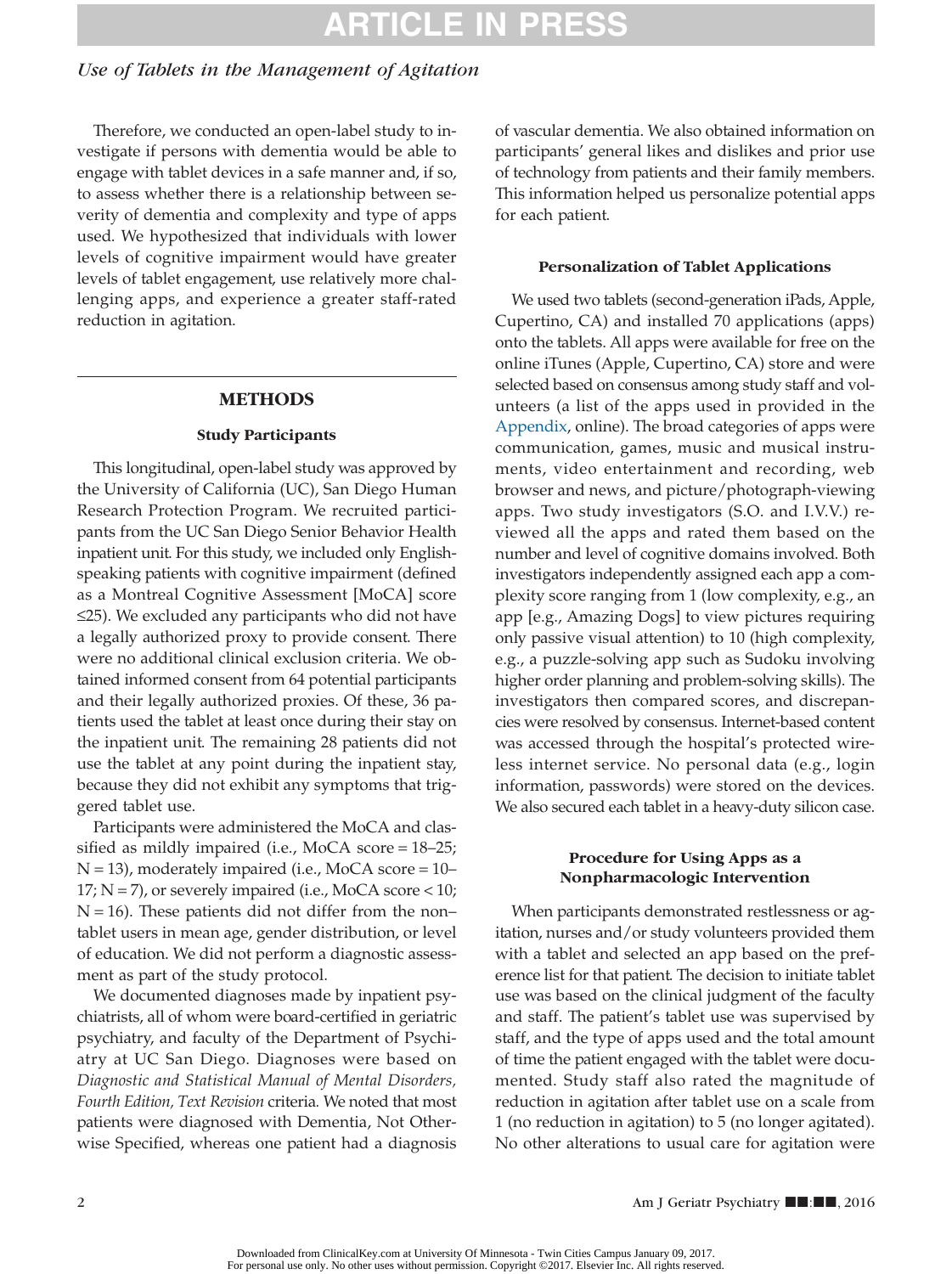### **ARTICLE IN PRES**

conducted, and agitation was managed with medications if it persisted.

#### **Statistical Analysis**

Tablet use characteristics were compared across dementia severity groups using analysis of variance and pairwise comparisons used t tests. A one-way analysis of variance was conducted to examine the effect of severity of cognitive impairment on patterns and characteristics of tablet use variables. Correlational analyses were performed between tablet use and demographic characteristics of the groups using Spearman's ρ. The study p value was set at 0.05. We visually reviewed the data to ensure there were no missing data among the 36 persons included in the study.

#### **RESULTS**

Table 1 summarizes demographic and tablet use characteristics of the groups. The average length of stay was 22 days (range, 7–56 days; standard deviation: 11.8). Patients in the severely impaired groups had significantly higher percentage of psychotic symptoms (94%) than those in the moderately (57%) and mildly impaired (46%) groups. Mood disorders were more prevalent in the mildly impaired group (92%) compared with the moderately (86%) and severely (31%) impaired groups.

All patients, even those with severe impairment, used the tablet apps. All patients tolerated tablet use, and there were no reports of adverse events or damage to the tablets by any study participants, including those with severe impairment while experiencing agitation. Median use of the tablet per patient was three times during their hospital stay, although there was a wide range (1–18 times). There were 121 total instances of app use; the five most commonly used apps were YouTube (used 44 times), Internet browsers (e.g., Safari, Chrome; used 31 times), picture-viewing apps (e.g., Google images, Amazing Dogs; used 15 times), game/puzzle apps (e.g., Sudoku, backgammon; used 16 times), Pandora (used 9 times), and music-playing apps (e.g., harp, piano; used 6 times). We noted that participants typically used apps that engaged one to two sensory modalities (most commonly touch and vision) and one to two cognitive domains (most

|                                                                                                    | Total<br>$(N = 36)$ | Mildly<br>Impaired<br>$(N = 13)$ | Moderately<br>Impaired<br>$(N = 7)$ | <b>Severely</b><br>Impaired<br>$(N = 16)$ | $F(df)$ or<br>$\chi^2$ (df) | $\mathbf{p}$ |
|----------------------------------------------------------------------------------------------------|---------------------|----------------------------------|-------------------------------------|-------------------------------------------|-----------------------------|--------------|
|                                                                                                    |                     |                                  |                                     |                                           |                             |              |
| Demographic characteristics                                                                        |                     |                                  |                                     |                                           |                             |              |
| Mean age, y (SD)                                                                                   | 79.9 (8.2)          | 75.3(8.3)                        | 85.0(6.1)                           | 81.4(7.4)                                 | $F(2,33) = 4.4$             | 0.02         |
| Mean education, y (SD)                                                                             | 13.3(4.2)           | 13.2(4.5)                        | 13.0(5.0)                           | 13.6(3.8)                                 | $F(2,30) = 0.05$            | 0.95         |
| Gender (% female)                                                                                  | 61.1                | 92.3                             | 85.7                                | 25.0                                      | $\chi^2(2) = 15.9$          | < 0.001      |
| Prior tablet use experience, N (%)                                                                 | 17(47)              | 7(54)                            | 2(29)                               | 8(50)                                     | $\chi^2(2) = 1.3$           | 0.53         |
| Prior computer experience, N (%)                                                                   | 13 (36)             | 8 (61)                           | 0(0)                                | 5(31)                                     | $\chi^2(2) = 7.8$           | 0.02         |
| Psychiatric characteristics                                                                        |                     |                                  |                                     |                                           |                             |              |
| Frequency of comorbid depression-spectrum<br>diagnosis, $N$ $(\%)$                                 | 23 (64)             | 12(92)                           | 6(86)                               | 5(31)                                     | $\chi^2(2) = 13.8$          | < 0.01       |
| Frequency of psychotic symptoms, $N$ (%)                                                           | 25(69)              | 6(46)                            | 4(57)                               | 15(94)                                    | $\chi^2(2) = 8.3$           | 0.02         |
| Number of psychotropic medications (SD)                                                            | 1.8(1.4)            | 1.7(1.3)                         | 1.3(1.1)                            | 2.1(1.5)                                  | $F(2,33) = 0.9$             | 0.39         |
| Medical characteristics                                                                            |                     |                                  |                                     |                                           |                             |              |
| Mean number of medical comorbidities (SD)                                                          | 4.91(2.4)           | 5.3(2.9)                         | 4.85(1.6)                           | 4.6(2.2)                                  | $F(2,33) = 0.3$             | 0.75         |
| Mean number of nonpsychotropic medications (SD)                                                    | 4.9(2.5)            | 4.8(1.3)                         | 3.7(1.2)                            | 5.3(3.5)                                  | $F(2,33) = 0.8$             | 0.45         |
| Tablet use characteristics                                                                         |                     |                                  |                                     |                                           |                             |              |
| Median number of instances of tablet use per subject (IQR)                                         | 3(2, 5)             | 3(2, 6)                          | 2(1, 3)                             | 4(3, 5)                                   | $F(2,33) = 1.0$             | 0.37         |
| Median number of unique apps used per subject (IQR)                                                | 2(1, 3)             | 3(1, 4.5)                        | 3(1, 3)                             | 2(1, 3)                                   | $F(2,33) = 1.2$             | 0.54         |
| Median complexity of apps (IQR)                                                                    | 2.8(2, 6)           | 5.3(2, 8.4)                      | 3.0(2.0, 8)                         | 2.14(1.6, 3.5)                            | $F(2,32) = 3.0$             | 0.06         |
| Mean total amount of time using tablet, min (SD)                                                   | 101.8(220.8)        | 183.8 (350.8)                    | 53.3(59.0)                          | 53.3 (38.0)                               | $F(2,32) = 1.5$             | 0.24         |
| Mean minutes per instance of tablet use (SD)                                                       | 18.3(13.4)          | 24.0(19.0)                       | 19.2(6.1)                           | 13.0(7.3)                                 | $F(2,32) = 2.51$            | 0.09         |
| Mean rating of magnitude of reduction in agitation<br>(average across subject; $SD$ ) <sup>a</sup> | 3.4                 | 3.9                              | 3.5                                 | 2.8                                       | $F(2,32) = 2.8$             | 0.07         |

<span id="page-2-0"></span>*Notes:* SD: standard deviation; IQR: interquartile range.

a Subjectively scored by staff member administering tablet use from 1 (no reduction in agitation) to 5 (no longer agitated).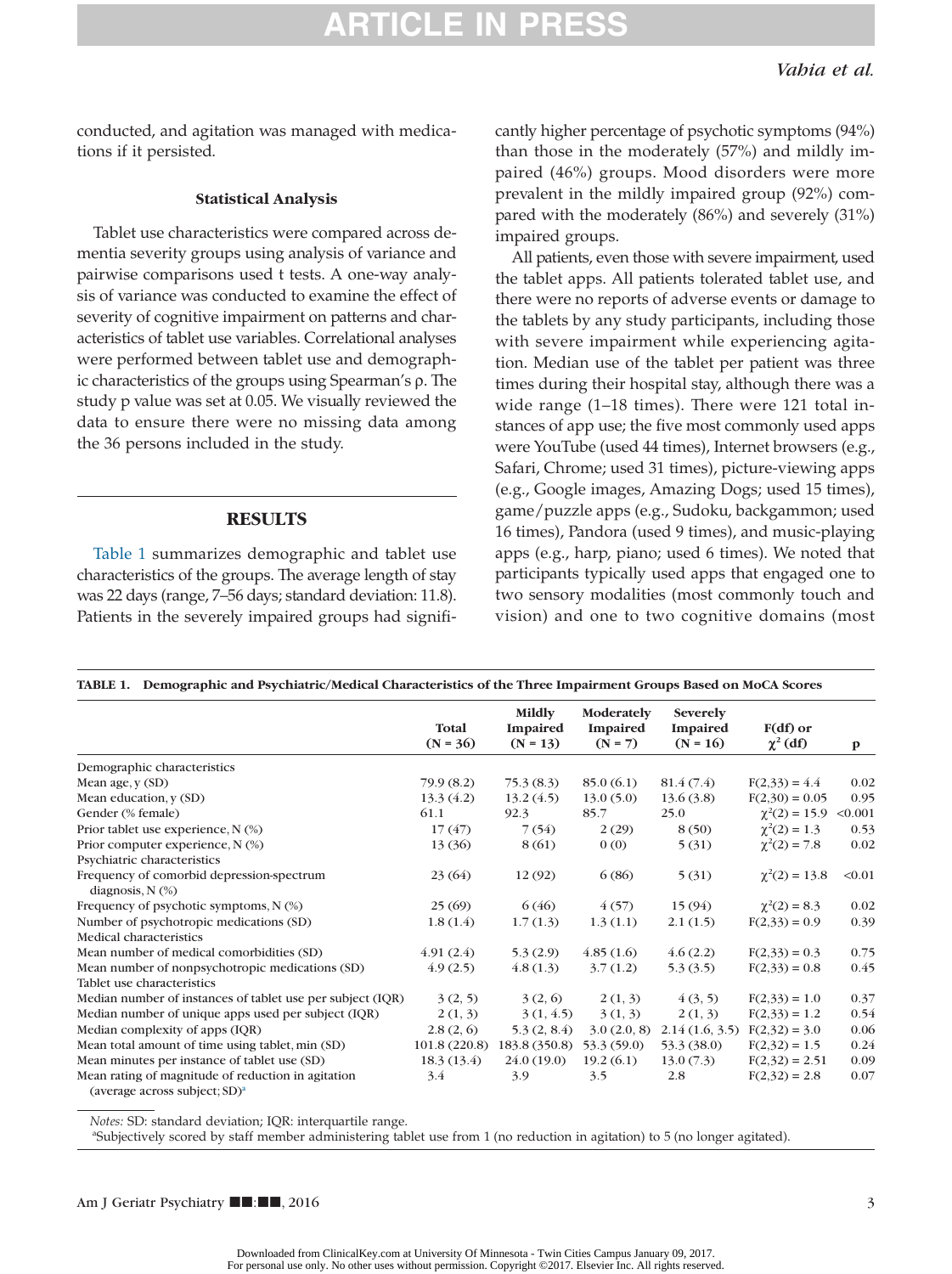# **ARTICLE IN PRESS**

#### *Use of Tablets in the Management of Agitation*

commonly visual recognition and visual attention). The median number of unique apps used was two.

Pairwise comparison of groups to study effects of dementia severity on characteristics of tablet use revealed that relative to patients with mild impairment, those with severe impairment used significantly less complex apps  $(t = 2.27, p = 0.02)$  and tended to use the tablet for a shorter length of time  $(t = 2.05, p = 0.03)$ . Based on staff ratings of post–tablet use reduction in agitation, the benefit of tablet use was greatest in the mildly impaired group compared with patients with severe impairment ( $t = 2.45$  p = 0.02). When age was added as a covariate to these three models, the pattern of results was unchanged.

#### **Correlates of Tablet Use**

The total duration of tablet use was negatively correlated with age ( $\rho = -0.35$ ,  $p = 0.04$ ). Younger age was associated with higher staff perception of agitation reduction after tablet use (ρ=−0.47, p < 0.01). Female patients exhibited lower levels of post–tablet use agitation/restlessness than male patients,  $(t = -2.45$ ,  $p = 0.02$ ). Other variables (e.g., education, age, or prior experience using computers/tablets) were not associated with tablet use characteristics.

#### **DISCUSSION**

Our study demonstrates preliminary feasibility and potential positive impact of tablet use as a nonpharmacologic intervention for agitation in older hospitalized patients with dementia. To our knowledge, this is the first study to examine such an intervention in this cohort. There were no reports of adverse events or damage to the tablet equipment. Consistent with our expectation, all cognitively impaired groups were able to use tablets; as hypothesized, those with severe impairment used the least complex apps for the shortest amount of time. Prior data support the use of tablets for leisure activities by individuals with mild cognitive impairment.<sup>9</sup> Extending the literature, we noted that tablet use appeared to be most effective in reducing agitation (as reported by the staff) for patients with mild impairment. Our findings also add to a growing body of literature supporting the use of technology in inpatient psychiatry. Researchers have demonstrated use of smartphone apps for a range of indications including meal control in anorexia $10$  and use of smartphone sensors to monitor behavior and location among patients with schizophrenia.<sup>11</sup> Wearable devices such as actigraphs have been used to quantify psychomotor retardation and behavior among inpatients with unipolar depression and bipolar disorder[.12](#page-4-10) These devices are powerful tools with the potential to greatly enhance the process of individualizing inpatient care, but it will be important to generate evidence to both support their use and identify possible adverse outcomes.

Our findings suggest under caregiver supervision, even persons with severe impairment may use simple and intuitive apps, especially when they are matched to each individual's preferences and level of cognitive function. Tablets can be used to administer apps targeting distinct cognitive abilities and interests, thereby providing an individualized treatment approach, which in turn may optimize preserved cognitive abilities. In general, our participants used the tablet for just under 20 minutes at a time, suggesting these were well tolerated. This provides evidence of feasibility as a nonpharmacologic intervention.

There are several limitations to the current open-label, proof-of-concept study. This was a nonrandomized trial with a relatively small sample size in a single inpatient setting. We did not perform standardized diagnostic assessments or use objective measures of agitation before and after each episode of tablet use. Staff members rating post–tablet use agitation were not blinded, and the indicator of change in agitation was a single subjective rating. The study design did not permit tracking the rate of refusal for tablet use or the examination of the duration for which the therapeutic effect of tablet use persisted. The small sample size limited our examination of other factors (e.g., experience with computers or frequency of psychotic symptoms) that may contribute to app engagement. A larger, well-balanced sample would enable greater capacity to examine patient-level predictors of tablet uptake.

These preliminary data are a first step in developing much-needed<sup>13</sup> empirical data for clinicians and caregivers on how to use technology such as tablets as tools to enhance care and also for app developers working to serve the technologic needs of this population. Future studies should expand our findings by including objective measures of agitation measured before and after tablet use as well as markers of